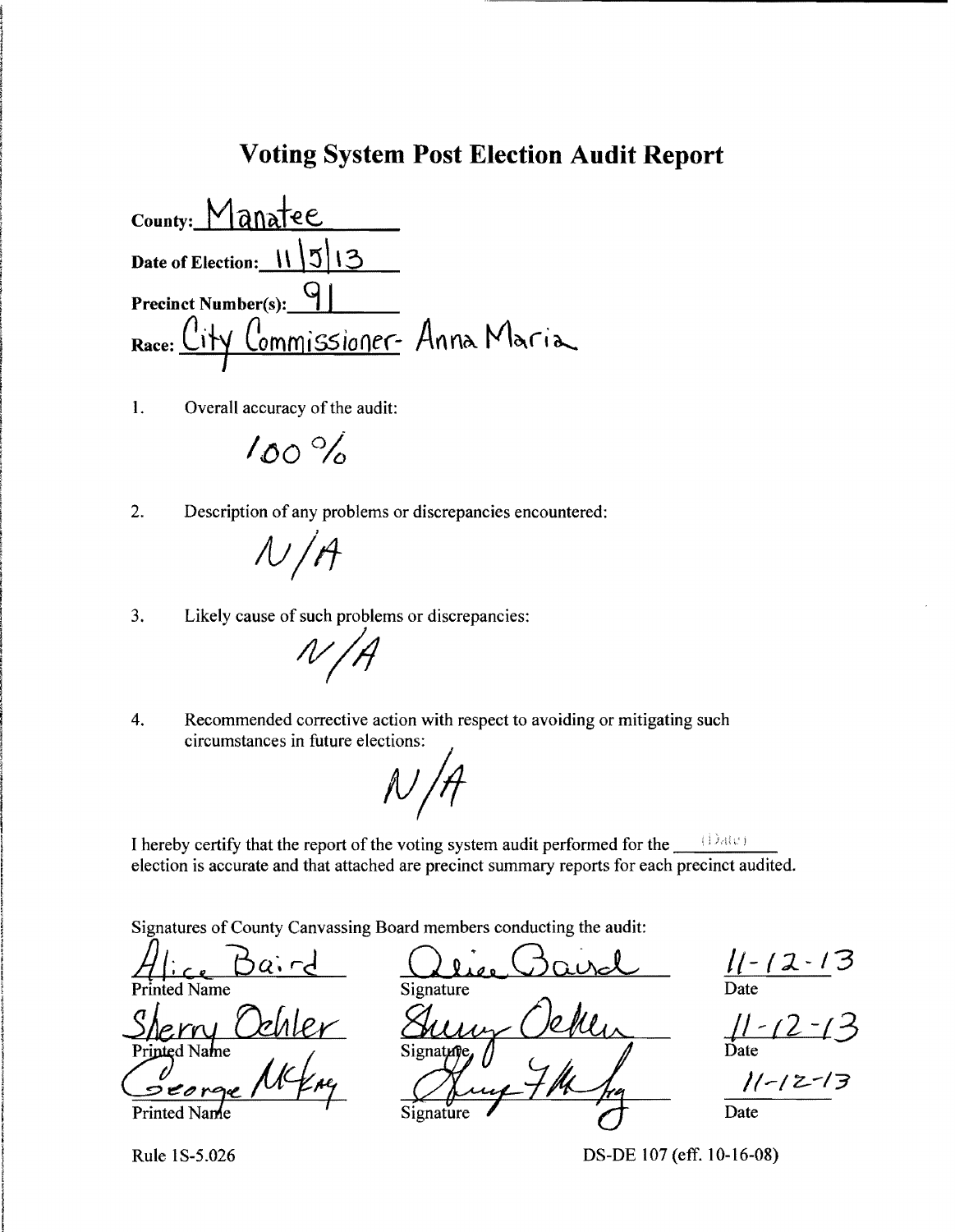### **Precinct Summary**

Race Audited: LINGCommissioner Anna Maria  $\overline{9}$ Precinct Number:

| Candidate Name or Issue Choice | Voting System<br>Total | <b>Manual Public</b><br><b>Tally Total</b> | Difference $(+ or -)$ |
|--------------------------------|------------------------|--------------------------------------------|-----------------------|
| <u> Carel A Carter</u>         | $3\vee$                | $\Im \psi$                                 |                       |
| $5ns$ and<br>Divo              | 333                    | 333                                        |                       |
| Tchref Jaworski                | 227                    | 22                                         |                       |
|                                |                        |                                            |                       |
| Dale Woodland                  | 32c                    | 32c                                        |                       |
|                                |                        |                                            |                       |
|                                |                        |                                            |                       |
|                                |                        |                                            |                       |
|                                |                        |                                            |                       |
|                                |                        |                                            |                       |
|                                |                        |                                            |                       |

| Number of ballots overvoted:    |  |
|---------------------------------|--|
| Number of ballots undervoted:   |  |
| Number of questionable ballots: |  |

(Attach a separate Precinct Summary for each precinct audited.)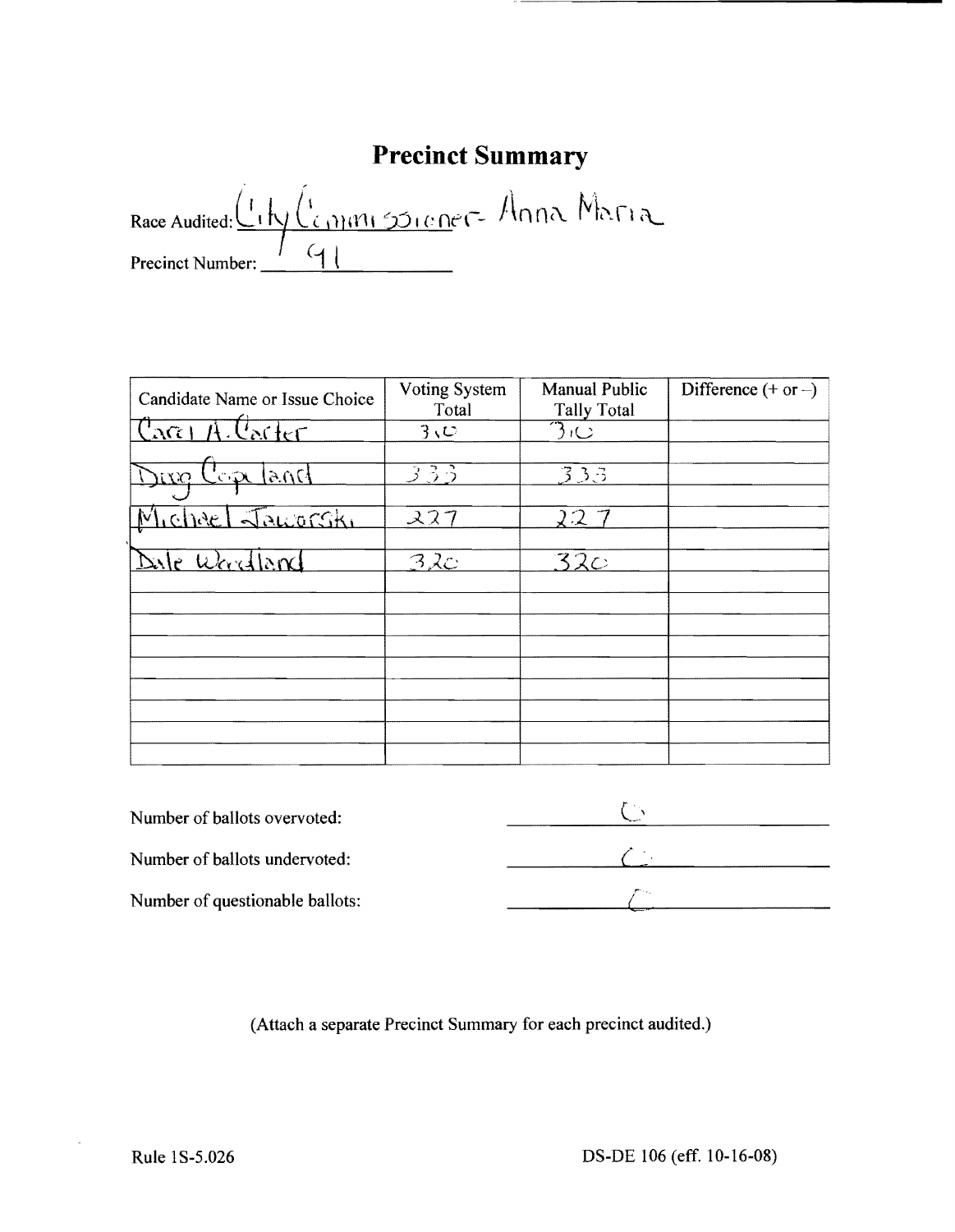| County: Manatee                       |
|---------------------------------------|
| Date of Election: $\frac{11}{5}$ 2c/3 |
| <b>Precinct Number:</b>               |
| Race: City Comm - Anna Maria          |

## Audit Team Worksheet  $Mark sense$  Ballots Sammary

|                            |                          |                               | <b>Manual Audit Tally</b> |                  |               |
|----------------------------|--------------------------|-------------------------------|---------------------------|------------------|---------------|
| <b>Candidate or Issue</b>  | <b>Early Voting (EV)</b> | <b>Election Day (ED)</b>      | Absentee (AB)             | Provisional (PV) | <b>Totals</b> |
| Grol A. Curter             |                          | ストー                           | $9\overline{6}$           | D                | $3$ 10        |
| Doug Copeland              |                          | 227                           | <u>106</u>                | O                | 333           |
| Michael Jawerskil          |                          | $\lfloor \frac{1}{2} \rfloor$ | $-4$                      |                  |               |
| Dale Woodland              |                          | 21                            | 103                       | $\circ$          | 320           |
|                            |                          |                               |                           |                  |               |
|                            |                          |                               |                           |                  |               |
|                            |                          |                               |                           |                  |               |
| <b>Write-in Candidates</b> |                          |                               |                           |                  |               |
| <b>Overvotes</b>           |                          |                               |                           |                  |               |
| Undervotes                 |                          |                               |                           |                  |               |
| Questionable               |                          |                               |                           |                  |               |

Audit Team Members:

Printed Name Date Signature Date Date

Printed Name Date

Rule 1 S-5.026 DS-DE 105B (eff. 10-16-08)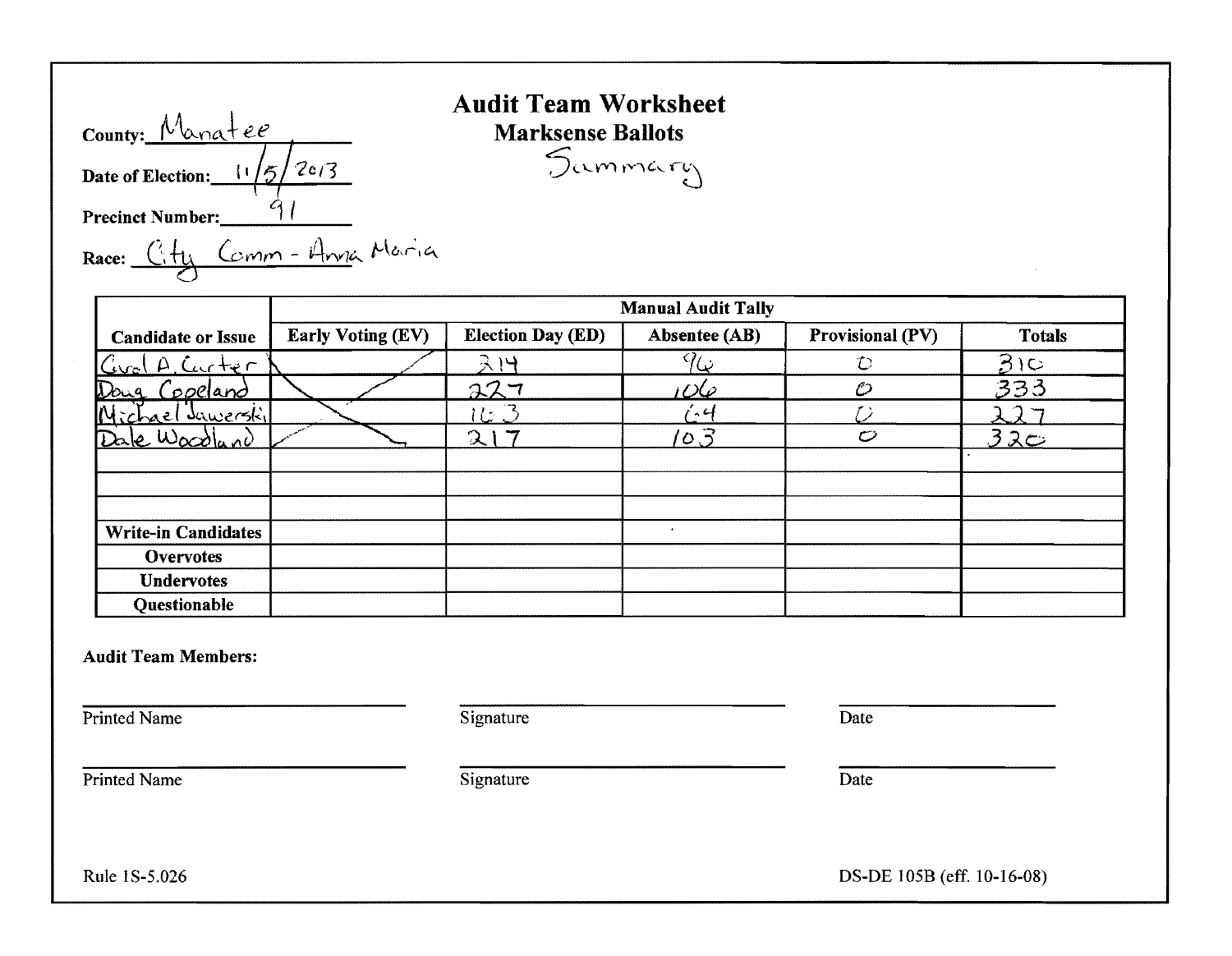| County: Manatee                                      |
|------------------------------------------------------|
| Date of Election: $\frac{1}{\sqrt{5}}$ 2c $\sqrt{3}$ |
| <b>Precinct Number:</b>                              |
| Race: City Comm. - Anna Maria                        |

#### Audit Team Worksheet Marksense Ballots

|                            |                          |                          | <b>Manual Audit Tally</b> |                  |               |
|----------------------------|--------------------------|--------------------------|---------------------------|------------------|---------------|
| <b>Candidate or Issue</b>  | <b>Early Voting (EV)</b> | <b>Election Day (ED)</b> | Absentee (AB)             | Provisional (PV) | <b>Totals</b> |
| Card A. Carter             |                          |                          | $4\sigma$                 |                  |               |
| Doug Copeland              |                          |                          | <u>06</u>                 |                  |               |
| Michael Liwerskil          |                          |                          | 64                        |                  |               |
| <u>Dale</u> Woodkund       |                          |                          | 103                       |                  |               |
|                            |                          |                          |                           |                  |               |
|                            |                          |                          |                           |                  |               |
|                            |                          |                          |                           |                  |               |
| <b>Write-in Candidates</b> |                          |                          |                           |                  |               |
| <b>Overvotes</b>           |                          |                          |                           |                  |               |
| <b>Undervotes</b>          |                          |                          |                           |                  |               |
| <b>Questionable</b>        |                          |                          |                           |                  |               |

Audit Team Members:

Printed Name Dertt Signature Dertt Dertt Date 11/12/13

 $\text{Tric} \ \text{Hence} \ \mathcal{L} \qquad \qquad \frac{\int \text{L}_\text{L} \ \sqrt{\int \text{L}_\text{L} \ \text{L}_\text{L} \ \text{L}_\text{L}} \ \frac{\int \text{L}_\text{L}}{\int \text{L}_\text{L} \ \text{L}_\text{L} \ \text{L}_\text{L}} \qquad \qquad \frac{\int \text{L}_\text{L}}{\int \text{L}_\text{L} \ \text{L}_\text{L} \ \text{L}_\text{L}} \qquad \qquad \frac{\int \text{L}_\text{L}}{\int \text{L}_\text{L} \ \text{L}_\text$ 

Printed Name Date Signature Signature Date

Printed Name Date Signature Signature Date Date

 $1 \cdot 12 \cdot 1$ 

Rule IS-5.026 DS-DE 105B (eff. 10-16-08)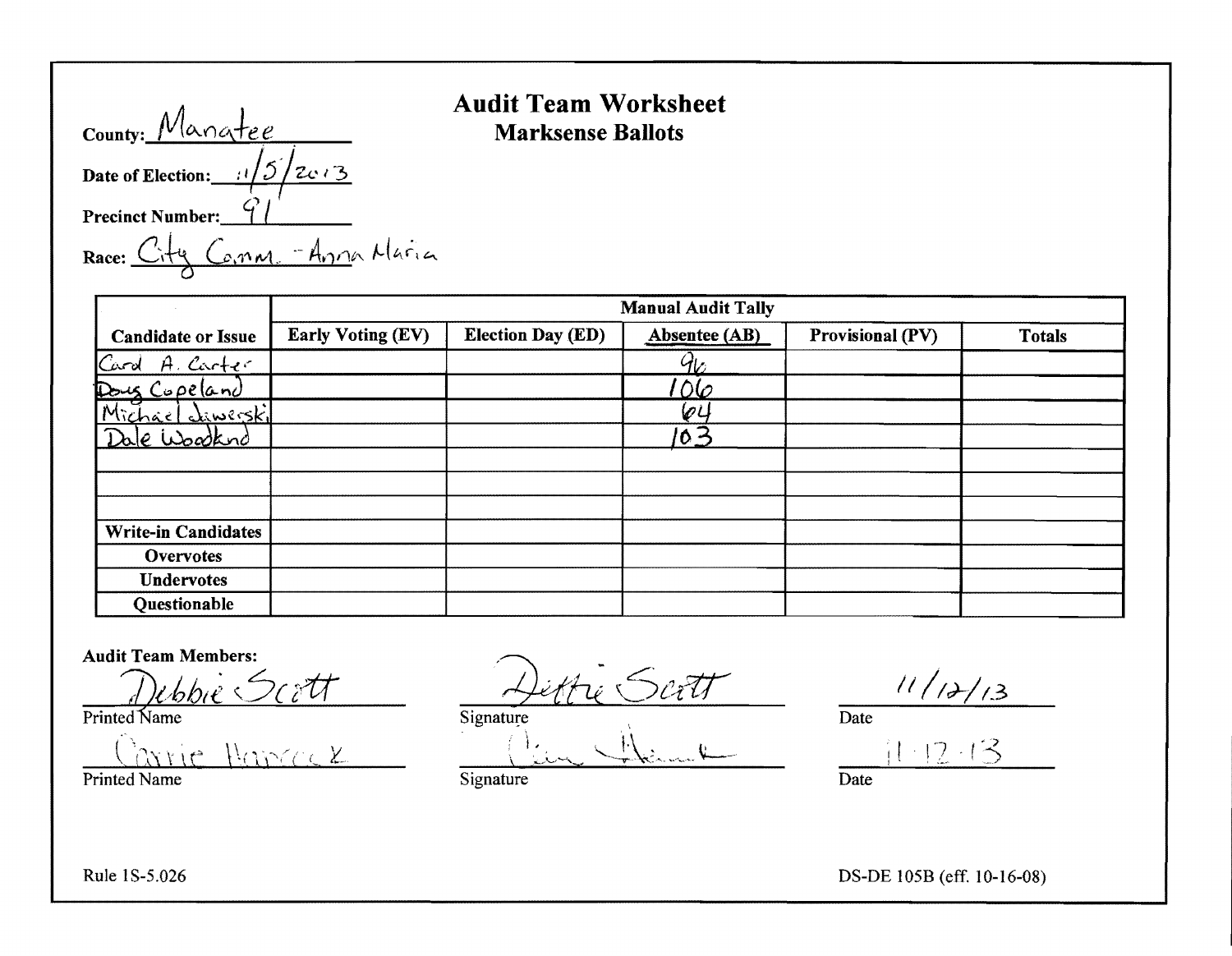| County: Manatee                      | AUUIL I C<br><b>Marks</b> |
|--------------------------------------|---------------------------|
| Date of Election: $1/\sqrt{5}/3$     |                           |
| Precinct Number: (                   |                           |
| Race: City Commissioner - Anna Maria |                           |

#### Audit Team Worksheet Marksense Ballots

**Candidate or Issue** Manual Audit Tally Early Voting (EV) Election Day (ED) Absentee (AB) Provisional (PV) Totals  $\frac{C_{\alpha\alpha}+A_{\alpha}C_{\alpha\alpha}+C_{\alpha}C_{\alpha}}{A_{\alpha}+A_{\alpha}C_{\alpha}+A_{\alpha}C_{\alpha}}$ I!) <!;;..*.'Q* C (}'.,1 i\OG B.~7  $\frac{23}{100}$   $\frac{163}{317}$ rale Word land Write-in Candidates **Overvotes Undervotes Questionable** 

Audit Team Members:

Kevin A Kelley Kevin A Kelley Nov 12, 2013 Printed Name  $\left\{ \begin{array}{c} \searrow \end{array} \right.$  Signature  $\left\{ \begin{array}{c} \searrow \end{array} \right.$ 

Audit Team Members:<br>C  $\bigcap_{\text{IVLO} \downarrow \text{}} \bigwedge_{\text{Al} \downarrow \text{Cl} \leq \text{O}} \bigcap_{\text{Signature}} \bigcap_{\text{O}} \bigcap_{\text{Al} \text{GL} \leq \text{O}} \bigcap_{\text{Date}} \bigcap_{\text{Date}} \bigcup_{\text{C}} \bigcap_{\text{C}} \bigcap_{\text{C}} \bigcap_{\text{C}} \bigcap_{\text{C}} \bigcap_{\text{C}} \bigcap_{\text{C}} \bigcap_{\text{C}} \bigcap_{\text{C}} \bigcap_{\text{C}} \bigcap_{\$ <u>Printed Name</u> A. Nelson Signature<sup>2</sup> Delsau Nov

i *dO* I <sup>~</sup>

Rule 1 S-5.026 DS-DE 105B (eff. 10-16-08)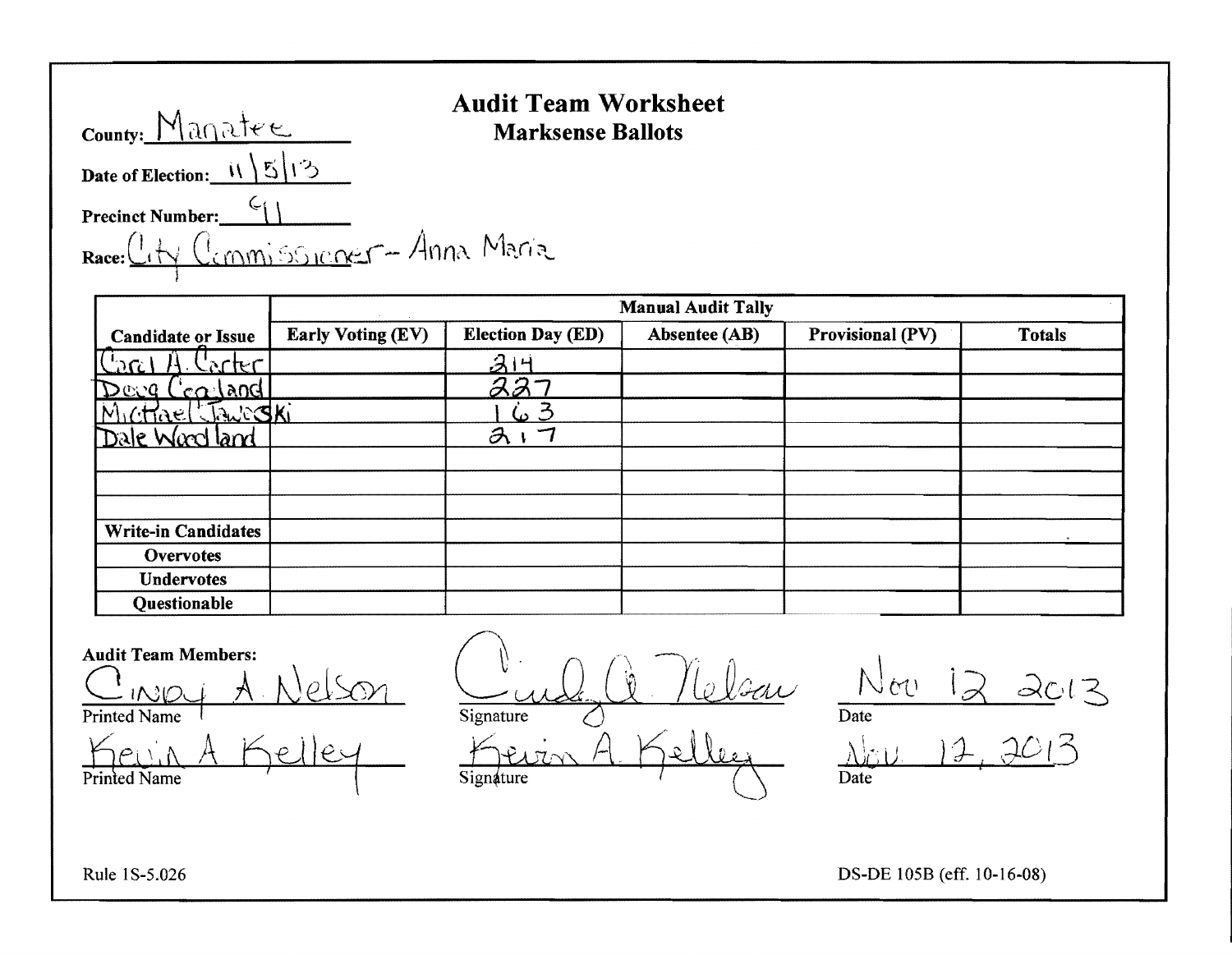#### **Audit Team Worksheet**  County: <u>Manatee</u> DRE Ballots

Date of Election:  $\frac{11}{5}$  1:3

Precinct Number: 91

# Race: City Commissioner - Anna Maria

|                            |                          |                          | <b>Manual Audit Tally</b> |                       |
|----------------------------|--------------------------|--------------------------|---------------------------|-----------------------|
| <b>Candidate or Issue</b>  | <b>Early Voting (EV)</b> | <b>Election Day (ED)</b> | Provisional (PV)          | <b>Totals</b>         |
| Carol A. Carter            | NA                       | $\circ$                  | $\ddot{\circ}$            | $\mathbf{\mathbb{C}}$ |
| Dang<br><u>sæland</u>      | N A                      | $\bullet$                | $\epsilon$                | $\circ$               |
| Mic<br>druenk<br>chael     | $N^{\rm A}$              | $\circ$                  | $\epsilon$                | $\mathbf C$           |
| Wood(and<br>Dale           | $M_A$                    | $\circ$                  | $\circ$                   | $\circ$               |
|                            |                          |                          |                           |                       |
|                            |                          |                          |                           |                       |
|                            |                          |                          |                           |                       |
|                            |                          |                          |                           |                       |
|                            |                          |                          |                           |                       |
| <b>Write-in Candidates</b> |                          |                          |                           |                       |
| <b>Undervotes</b>          |                          |                          |                           |                       |

,/ Audit Team Members: Undervotes<br>  $\frac{d}{d}$  /  $\frac{d}{d}$  /  $\frac{d}{d}$  /  $\frac{d}{d}$  /  $\frac{d}{d}$  /  $\frac{d}{d}$  /  $\frac{d}{d}$  /  $\frac{d}{d}$  /  $\frac{d}{d}$  /  $\frac{d}{d}$  /  $\frac{d}{d}$  /  $\frac{d}{d}$  /  $\frac{d}{d}$  /  $\frac{d}{d}$  /  $\frac{d}{d}$  /  $\frac{d}{d}$  /  $\frac{d}{d}$  /  $\frac{d$  $\frac{u}{v}$  in  $u$ ,  $\frac{1}{v}$  . Necessary  $\frac{u}{v}$  . Let  $\frac{v}{v}$   $\frac{1}{v}$  .  $\frac{1}{v}$  .  $\frac{1}{v}$  .  $\frac{1}{v}$  .  $\frac{1}{v}$  . 12. 2013 Printed Name  $\overline{\phantom{a}}$  Date Kevin A. Kelley Kevin A. Kelley Nev. 12, 2013  $\overline{P}$ Frinted Name  $\overline{S}$ ignature  $\overline{S}$ 

Rule 1S-5.026 DS-DE 105A (eff. 10-16-08